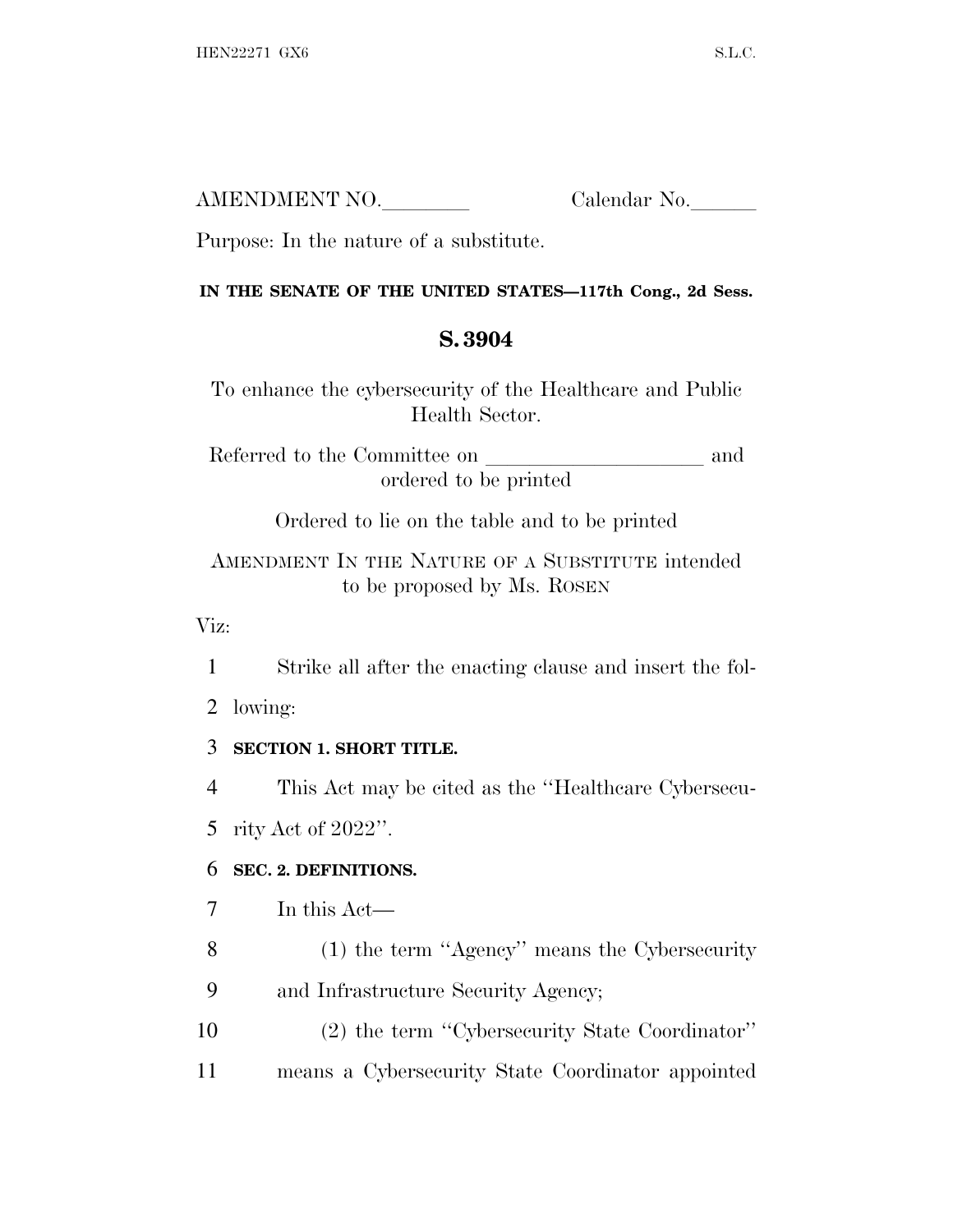| $\mathbf{1}$   | under section $2217(a)$ of the Homeland Security Act   |
|----------------|--------------------------------------------------------|
| $\overline{2}$ | of $2002$ (6 U.S.C. 665 $e$ (a));                      |
| 3              | (3) the term "Department" means the Depart-            |
| $\overline{4}$ | ment of Health and Human Services;                     |
| 5              | $(4)$ the term "Director" means the Director of        |
| 6              | the Agency;                                            |
| 7              | (5) the term "Healthcare and Public Health"            |
| 8              | Sector" means the Healthcare and Public Health         |
| 9              | sector, as identified in Presidential Policy Directive |
| 10             | 21 (February 12, 2013; relating to critical infra-     |
| 11             | structure security and resilience);                    |
| 12             | (6) the term "Information Sharing and Anal-            |
| 13             | ysis Organizations" has the meaning given that term    |
| 14             | in section 2222 of the Homeland Security Act of        |
| 15             | 2002 (6 U.S.C. 671); and                               |
| 16             | (7) the term "Secretary" means the Secretary           |
| 17             | of Health and Human Services.                          |
| 18             | SEC. 3. FINDINGS.                                      |
| 19             | Congress finds the following:                          |
| 20             | (1) Healthcare and Public Health Sector assets         |
| 21             | targets of<br>increasingly the<br>malicious<br>are     |
| 22             | cyberattacks, which result not only in data breaches,  |
| 23             | but also increased healthcare delivery costs, and can  |
| 24             | ultimately affect patient health outcomes.             |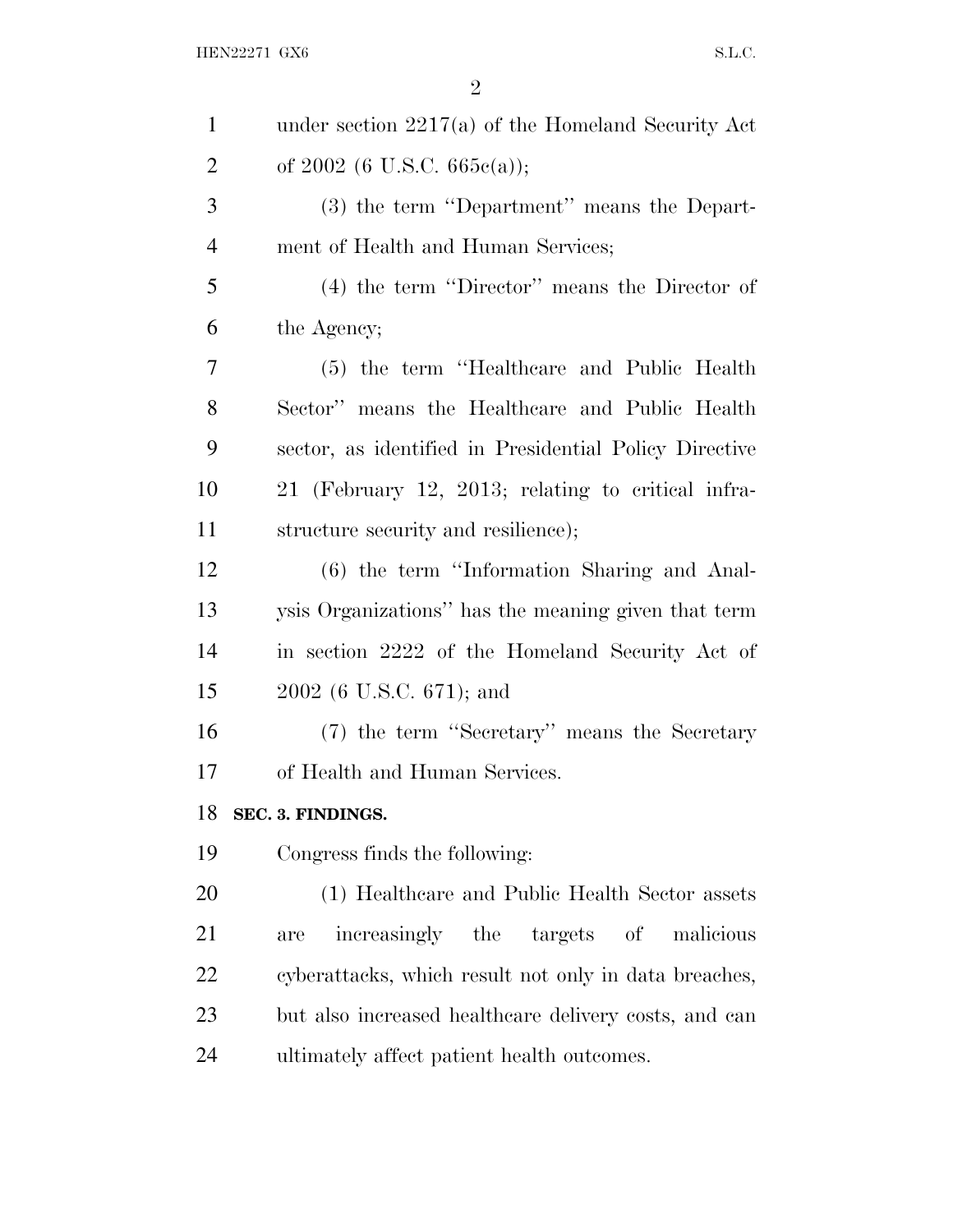(2) Data reported to the Department shows that almost every month in 2020, more than 1,000,000 people were affected by data breaches at healthcare organizations. Cyberattacks on healthcare facilities rose 55 percent in 2020, and these attacks also resulted in a 16 percent increase in the average cost of recovering a patient record in 2020, as com-pared to 2019.

 (3) According to data from the Office for Civil Rights of the Department, health information breaches have increased since 2016, and in 2020 alone, the Department reported 663 breaches on covered entities, as defined under the Health Insur- ance Portability and Accountability Act of 1996 (Public Law 104–191), affecting more than 500 peo- ple, with over 33,000,000 total people affected by health information breaches.

#### **SEC. 4. AGENCY COORDINATION WITH THE DEPARTMENT.**

 (a) I<sup>N</sup> GENERAL.—The Agency and the Department shall coordinate, including by entering into an agreement, as appropriate, to improve cybersecurity in the Healthcare and Public Health Sector.

(b) ASSISTANCE.—

 (1) IN GENERAL.—The Agency shall coordinate with and make resources available to Information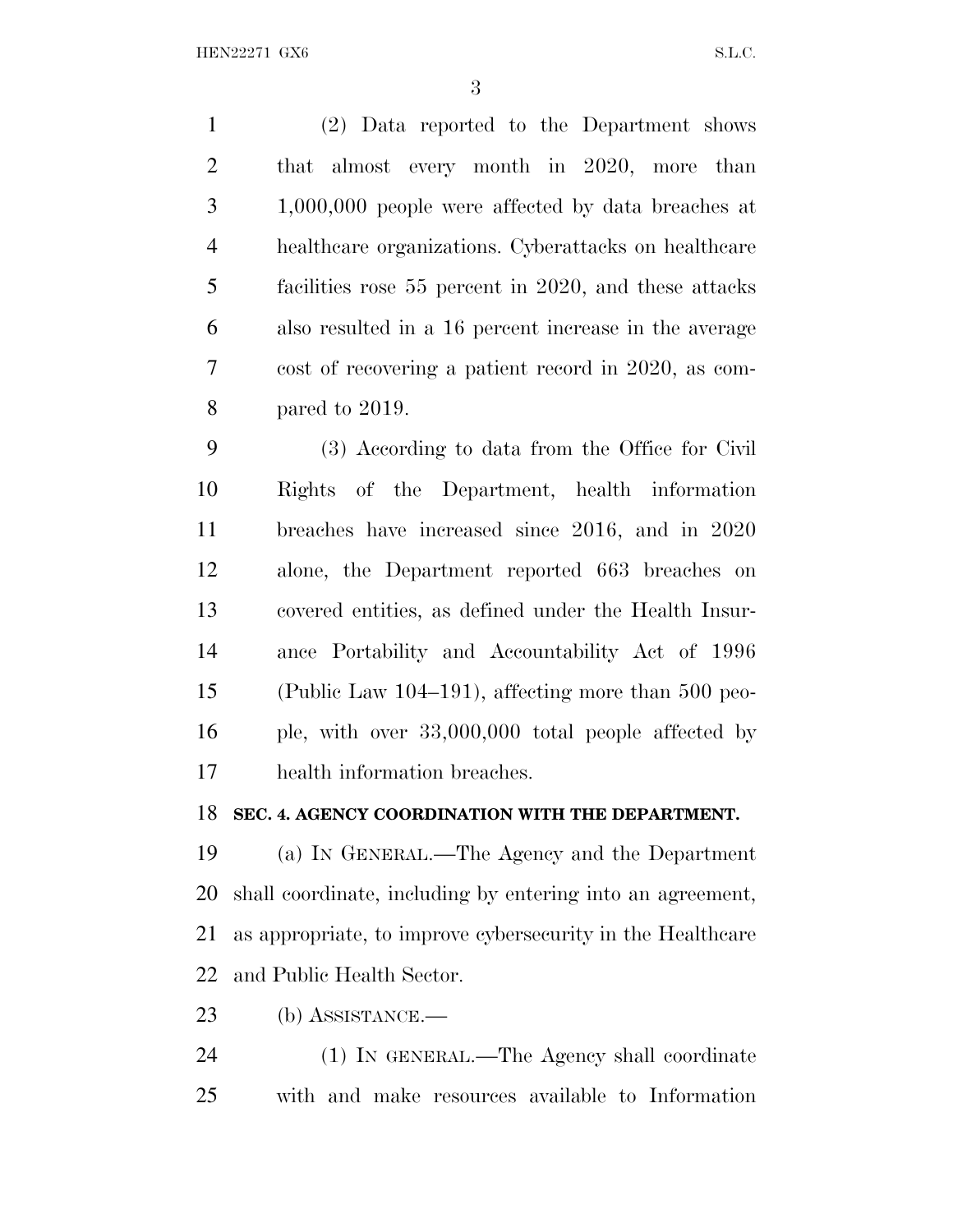| $\mathbf{1}$   | Sharing and Analysis Organizations, information            |
|----------------|------------------------------------------------------------|
| $\overline{2}$ | sharing and analysis centers, and non-Federal enti-        |
| 3              | ties that are receiving information shared through         |
| $\overline{4}$ | programs managed by the Department.                        |
| 5              | (2) SCOPE.—The coordination under paragraph                |
| 6              | $(1)$ shall include—                                       |
| 7              | (A) developing products specific to the                    |
| 8              | needs of Healthcare and Public Health Sector               |
| 9              | entities; and                                              |
| 10             | (B) sharing information relating to cyber                  |
| 11             | threat indicators and appropriate defensive                |
| 12             | measures.                                                  |
|                |                                                            |
| 13             | SEC. 5. TRAINING FOR HEALTHCARE EXPERTS.                   |
| 14             | The Secretary, in coordination with the Cyber Secu-        |
| 15             | rity Advisors and Cybersecurity State Coordinators of the  |
|                | 16 Agency and private sector healthcare experts, as appro- |
|                | 17 priate, shall provide training to Healthcare and Public |
| 18             | Health Sector asset owners and operators on—               |
| 19             | (1) cybersecurity risks to the Healthcare and              |
| 20             | Public Health Sector and assets within the sector;         |
| 21             | and                                                        |
| 22             | $(2)$ ways to mitigate the risks to information            |
| 23             | systems in the Healthcare and Public Health Sector.        |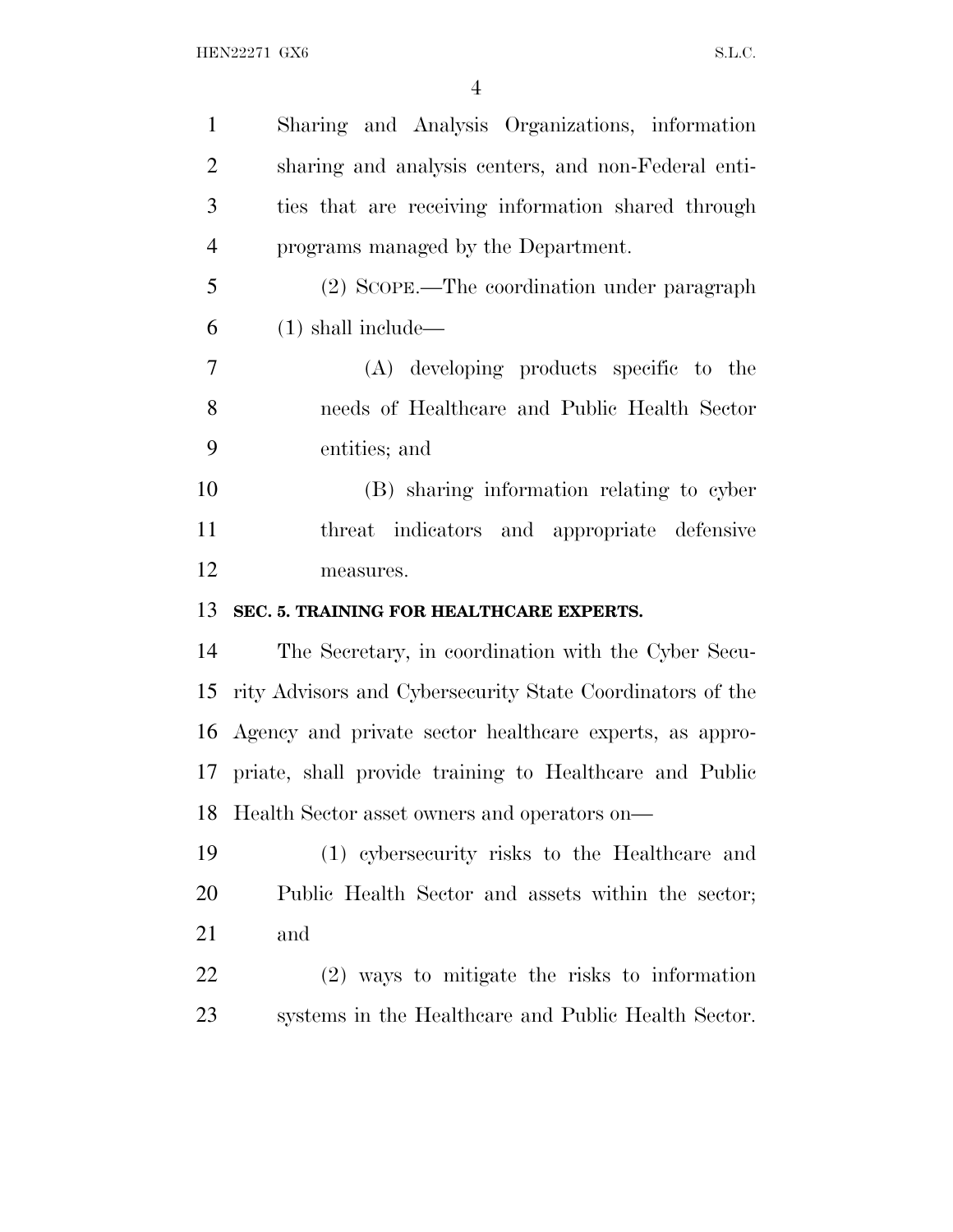#### **SEC. 6. SECTOR-SPECIFIC PLAN.**

 (a) I<sup>N</sup> GENERAL.—Not later than 1 year after the date of enactment of this Act, the Secretary, in coordina- tion with the Director, shall update the Healthcare and Public Health Sector Specific Plan (referred to in this sec- tion as the ''Plan''), which shall include the following ele-ments:

 (1) An analysis of how identified cybersecurity risks specifically impact Healthcare and Public Health Sector assets, including the impact on rural and small and medium-sized Healthcare and Public Health Sector assets.

 (2) An evaluation of the challenges Healthcare and Public Health Sector assets face in—

(A) securing—

 (i) updated information systems owned, leased, or relied upon by Healthcare and Public Health Sector as-sets;

 (ii) medical devices or equipment owned, leased, or relied upon by Healthcare and Public Health Sector as- sets, which shall include an analysis of the threat landscape and cybersecurity vulnerabilities of such medical devices or equipment; and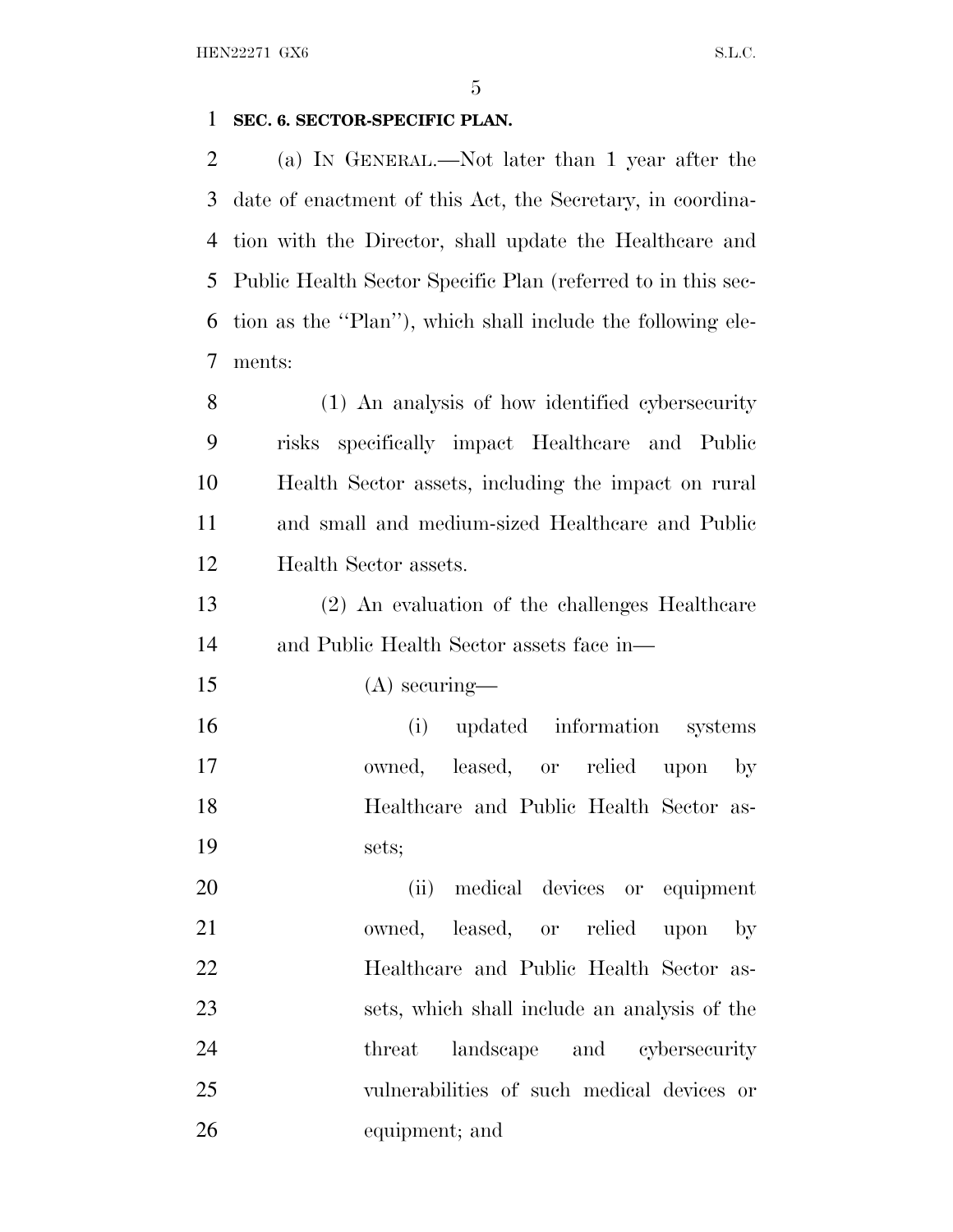| $\mathbf{1}$   | (iii) sensitive patient health informa-              |
|----------------|------------------------------------------------------|
| $\overline{2}$ | tion and electronic health records;                  |
| 3              | (B) implementing cybersecurity protocols;            |
| $\overline{4}$ | and                                                  |
| 5              | (C) responding to data breaches or cyber-            |
| 6              | security attacks, including the impact on pa-        |
| 7              | tient access to care, quality of patient care,       |
| 8              | timeliness of health care delivery, and health       |
| 9              | outcomes.                                            |
| 10             | (3) An evaluation of best practices for the de-      |
| 11             | ployment of trained Cyber Security Advisors and Cy-  |
| 12             | bersecurity State Coordinators of the Agency into    |
| 13             | Healthcare and Public Health Sector assets before,   |
| 14             | during, and after data breaches or cybersecurity at- |
| 15             | tacks.                                               |
| 16             | (4) An assessment of relevant Healthcare and         |
| 17             | Public Health Sector cybersecurity workforce short-  |
| 18             | ages, including-                                     |
| 19             | (A) training, recruitment, and retention             |
| 20             | issues; and                                          |
| 21             | (B) recommendations for how to address               |
| 22             | these shortages and issues, particularly at rural    |
| 23             | and small and medium-sized Healthcare<br>and         |
| 24             | Public Health Sector assets.                         |